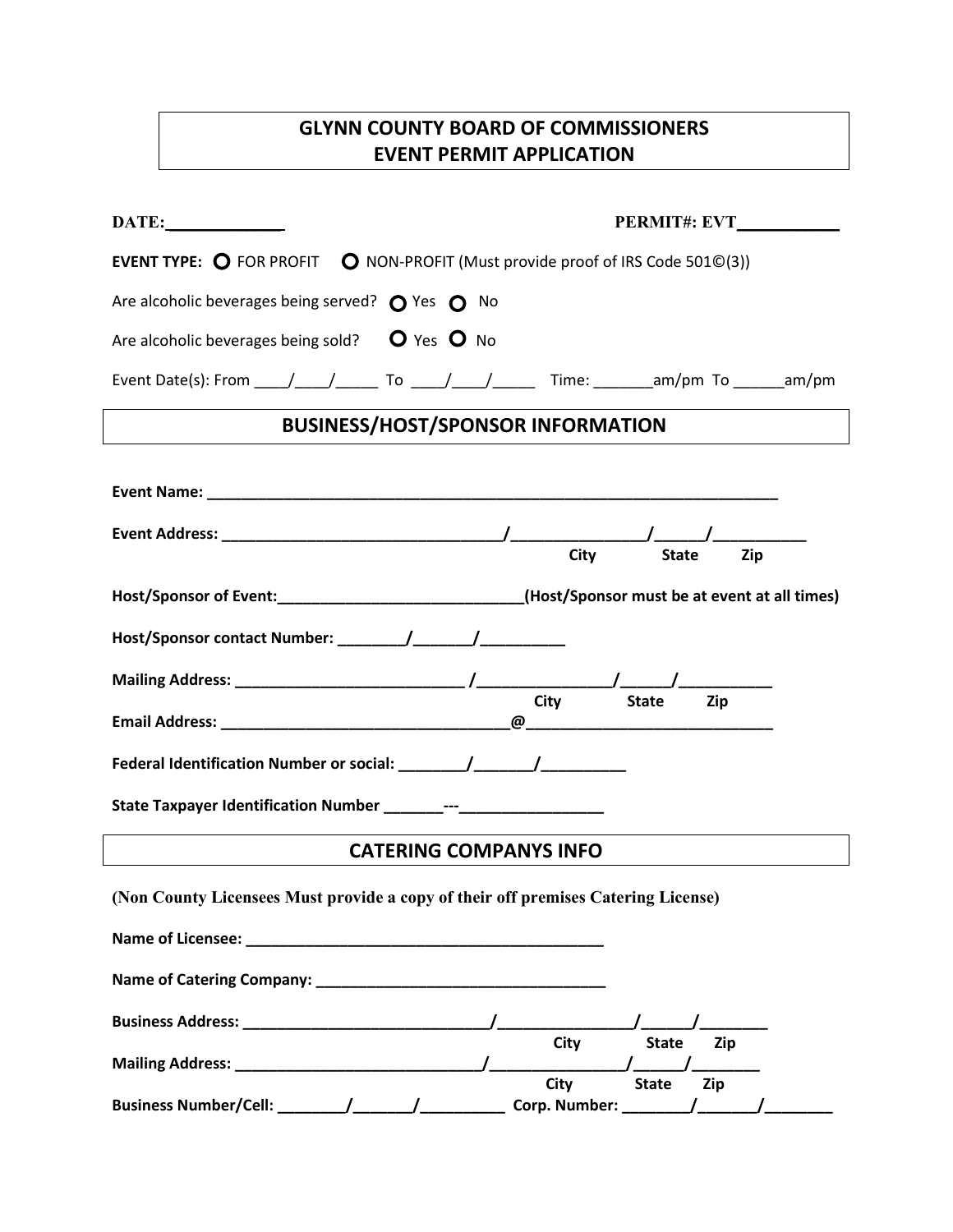| Is Food Prepared on Site? $\bigcirc$ Yes $\bigcirc$ No<br>Additional Restroom Facilities Provided? $\bigcirc$ Yes $\bigcirc$ No               |
|-----------------------------------------------------------------------------------------------------------------------------------------------|
| Is Security Provided? $O$ Yes $O$ No Valet Parking Provided? $O$ Yes $O$ No                                                                   |
| Is there an admission fee? $\bigcirc$ Yes $\bigcirc$ No Tents will be used? $\bigcirc$ Yes<br>$O$ No                                          |
|                                                                                                                                               |
|                                                                                                                                               |
| Estimated Number of Attendees: _____________________                                                                                          |
| Please attach a copy of Food Service Permit from Health Dept and ID of person(s) applying for permit.                                         |
|                                                                                                                                               |
| <b>FEES DUE</b>                                                                                                                               |
|                                                                                                                                               |
| Enter the Estimated Total Dollar amount of Food to be sold: \$<br>(Food Dollar amount MUST EXCEED Alcohol Dollar amount)                      |
| $\frac{1}{2}$<br>Enter the Total Dollar amount of Alcohol to be sold:                                                                         |
| Event Permit Fee per Event is \$50.00 and the Permit is good for (3) consecutive days only.                                                   |
| <b>MAKE CHECKS PAYABLE TO:</b>                                                                                                                |
| <b>GLYNN COUNTY BOARD OF COMMISSIONERS</b>                                                                                                    |
| 1725 REYNOLDS ST. STE 200                                                                                                                     |
| \$50.00<br><b>TOTAL DUE:</b>                                                                                                                  |
| In accordance with the Glynn County Liquor, Malt Beverage and Wine Ordinance,<br>certify that I am the person duly authorized by the business |
| herein named to file this application, including the required schedules, statements and copies and                                            |
| that the same is true, correct and complete. The Event Permit must be posted at the front door or                                             |
| entrance to the event. A copy of the Alcohol Caterer's License must also be posted and on site.                                               |
| DATE: $\frac{1}{2}$                                                                                                                           |
| <b>APPLICANT'S SIGNATURE:</b><br><u> 1990 - Johann John Stone, mars et al. (b. 1980)</u>                                                      |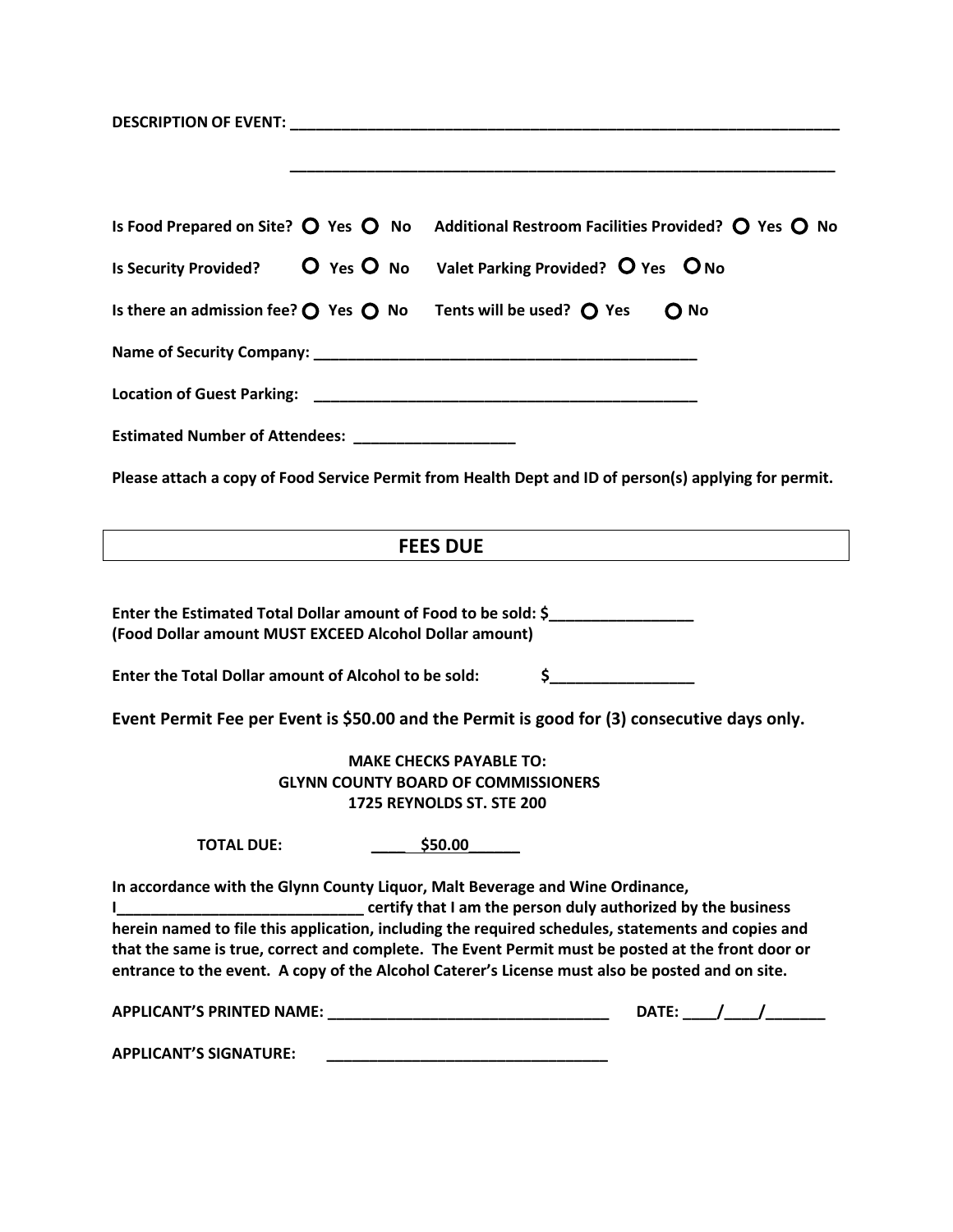# **SPECIAL EVENT PERMIT APPLICATION**

#### **Glynn County Board of Commissioners- Occupation Tax Division 1725 Reynolds St. Ste 200 Brunswick, Ga. 31520**

### **LIQUOR, MALT BEVERAGE AND WINE ORDINANCE**

**Alcoholic Beverage Caterer**. "Alcoholic Beverage Caterer" means any person that has obtained an off-premises catering license to sell and/or distribute alcoholic beverages by the drink.

**Authorized Catered Function**. "Authorized Catered Function" means an event for which an Event Permit has been issued pursuant to Section 2-3-8.1 of this Ordinance for the sale and/or distribution of alcoholic beverages by the drink for consumption at such event.

## **2-3-8.1 Alcoholic Beverage Catering.**

**(A)** *Off-Premises License Issued by Glynn County*. Any person that holds a valid license issued by Glynn County to sell alcoholic beverages for consumption on the premises (as provided for in this Ordinance) may be issued an off-premises catering license that permits said person to sell and/or distribute alcoholic beverages by the drink off-premises at an Authorized Catered Function. Any person seeking an off-premises catering license shall make application therefore, which shall be processed and decided according to the same guidelines set forth for other licenses under this Chapter, including payment of the application fee and annual license fee set forth in Ordinance Sections 2-3-12 and 2-3-14. Upon issuance of an off-premises catering license, an Event Permit as set forth in this section shall be required for each Authorized Catered Function.

**(B)** *Off-Premises License Issued by Other Jurisdictions.* If a person is licensed by a municipality or county of this State (other than Glynn County) to sell alcoholic beverages by the drink for consumption on the premises and also holds a valid off-premises catering license issued by the same licensing authority, such person may sell and/or

distribute alcoholic beverages by the drink at an Authorized Catered Function, provided that such person obtains an Event Permit for each function as set forth in this section.

**(C)** *Bona Fide Nonprofit Civic Organization*. A Bona Fide Nonprofit Civic Organization (hereinafter referred to as "Nonprofit Civic Organization") may distribute alcoholic beverages by the drink at an Authorized Catered Function without an alcoholic beverage license, provided that such Nonprofit Civic Organization first obtains an Event Permit for each function as set forth in this section.

**(D)** *Event Permit Application.* Any person authorized under paragraphs (a), (b), or (c) of this section to sell and/or distribute alcoholic beverages at an Authorized Catered Function shall apply for and obtain an Event Permit issued by the Glynn County Occupation Tax Officer prior to serving alcohol at such function. Applications should be submitted at least fifteen (15) calendar days prior to the event and shall include:

(1) The name of the Alcoholic Beverage Caterer (including license number) or Nonprofit Civic Organization, and the name and phone number of the representative for same who will be at the event;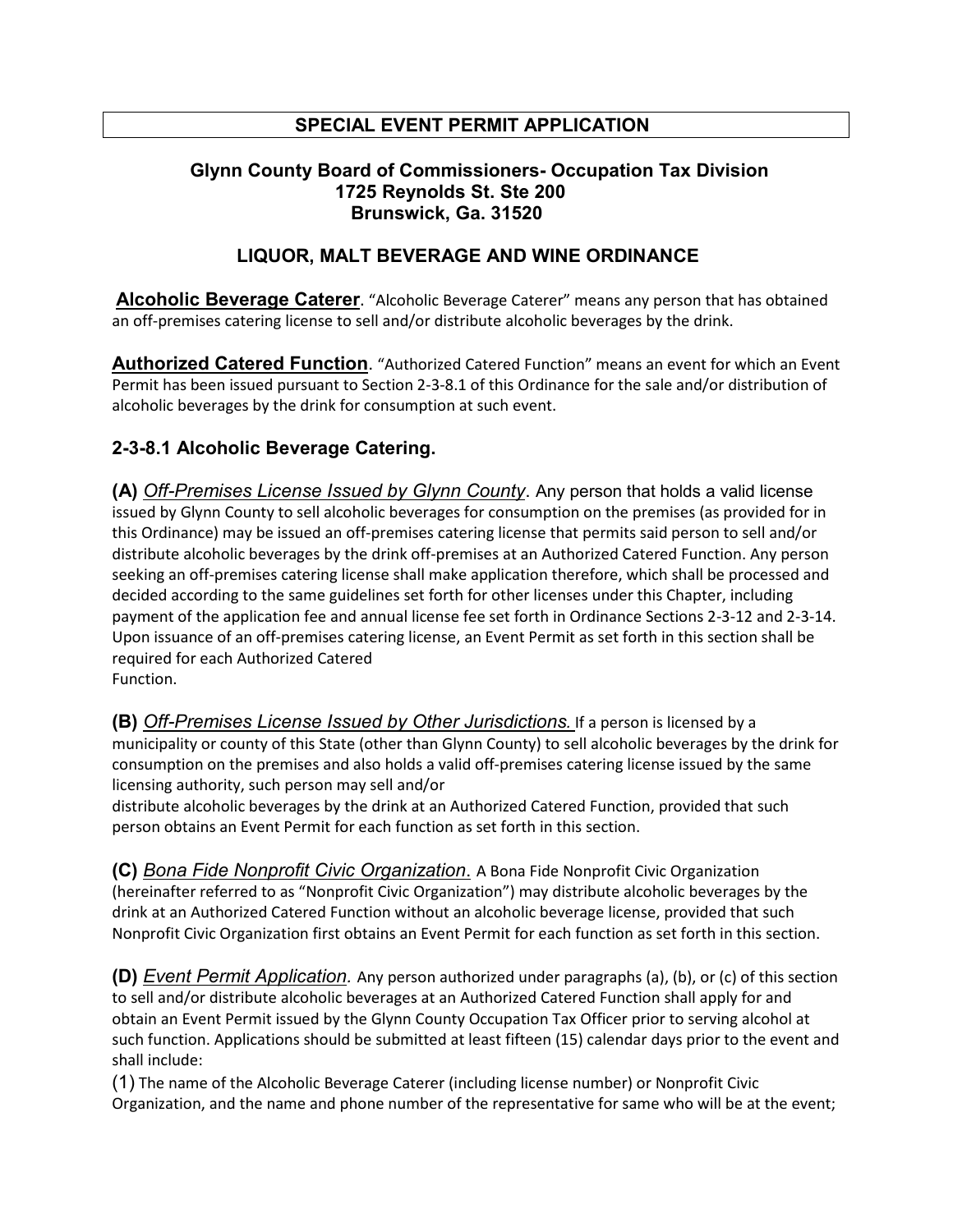(2) A plan of the event, which includes: (1) the date, location and hours of the event; (2) the number of persons expected to be in attendance; (3) the location of guest parking; and (4) whether security, valet parking, or additional restroom facilities will be provided;

(3) The name and phone number of the host or sponsor of the event, including the name and telephone number of the representative of the host or sponsor who will be at the event;

(4) Whether food is being provided by the applicant, and if not, the name and phone number of the person providing food at the event;

(5) Any alcoholic beverage caterer not licensed by Glynn County shall also be required submit: (a) the name of the local jurisdiction issuing the off-premises catering license to the applicant; (b) a photocopy of the applicant's off-premises catering license; and (c) payment of a non-refundable \$50 Event Permit fee; and

(6) A Nonprofit Civic Organization shall provide a copy of the Internal Revenue Service's determination letter (or other official correspondence) recognizing the organization's federal tax exempt status under subsection (c) of 26 U.S.C. Section

501.

**(E)** *Event Permit Application Review.* Within ten (10) business days after receipt of an application for an Event Permit, the Occupation Tax Officer, in consultation with the Fire, Police, and Community Development Departments, shall either approve or deny the Event Permit and communicate same in writing to the Applicant. An Event Permit may be denied for any of the following reasons or combination of reasons:

(1) The applicant, and/or event host or sponsor does not meet the requirements for an Event Permit or has on prior occasion(s) violated or failed to comply with this Ordinance or with any state rules or laws regarding alcoholic beverages;

(2) The event location is a site where a violation of this Ordinance or the state laws or rules regarding alcohol has previously occurred;

(3) The plan of the event as proposed is likely to restrict and/or congest traffic on any of the public roads, rights-of-way, or sidewalks in the immediate vicinity of the event, or is likely to present a danger to the health and safety of guests at the event or members of the public;

(4) The plan of the event as proposed is likely to cause a disturbance of the peace at the time of the event, or is likely to intrude upon the privacy or property of citizens in the area of the event; and (5) The plan of the event as proposed is inconsistent with the uses of or is prohibited at the event location.

**(F)** *Event Requirements*. All Authorized Catered Functions permitted under this Section 2-3-8.1 and all Alcoholic Beverage Caterers and Nonprofit Civic Organizations receiving an Event Permit hereunder shall be subject to the following requirements and conditions:

(1) An Alcoholic Beverage Caterer may sell and/or distribute only those alcoholic beverages that are authorized by that person's alcoholic beverage license;

(2) Alcoholic beverages may only be served at the location and on the date(s) specified in the Event Permit. Event Permits shall be valid for a period not to exceed three (3) consecutive calendar days;

(3) Food, the total cost of which must exceed the total cost of the alcohol served, must be served at the event;

(4) Copies of Event Permits shall be posted and/or maintained at the front door or entrance of the event location at all times during the event. Alcoholic Beverage Caterers must also carry a copy of the caterer's off-premises catering license, copy of the Event Permit, and any necessary state documents and permits in the vehicle transporting the alcoholic beverages to the event;